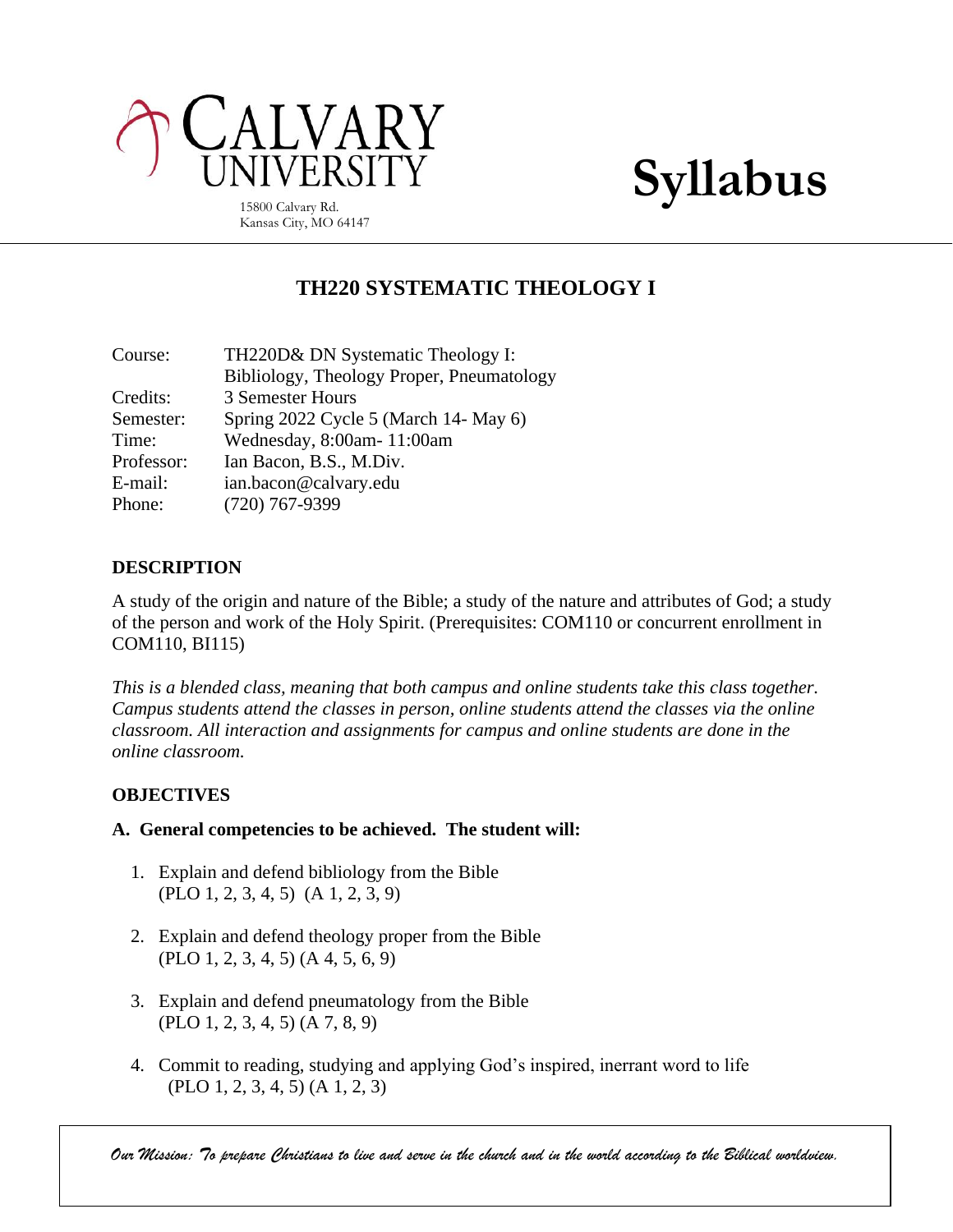- 5. Commit to worshipping and serving the one triune God (PLO 1, 2, 3, 4, 5) (A 4, 5, 6)
- 6. Commit to live a holy life in the power of the Holy Spirit (PLO 1, 2, 3, 4, 5) (A7, 8)

## **B. Specific competencies to be achieved. The student will (will be able to):**

- 1. Defend the existence of God (PLO 1, 2, 3, 4, 5) (A 4, 5, 6, 9)
- 2. Define and defend the trinity from the Bible (PLO 1, 2, 3, 4, 5) (A 4, 5, 6, 9)
- 3. Define the names of God and explain their importance (PLO 1, 2, 3, 4, 5) (A 4, 5, 6, 9)
- 4. Define the attributes of God (PLO 1, 2, 3, 4, 5) (A 4, 5, 6, 9)
- 5. Explain general and special revelation (PLO 1, 2, 3, 4, 5) (A 1, 2, 3, 9)
- 6. Explain and defend the inspiration and inerrancy of the Bible (PLO 1, 2, 3, 4, 5) (A 1, 2, 3, 9)
- 7. Explain the ministry of the Holy Spirit to Christians today (PLO 1, 2, 3, 4, 5) (A7, 8, 9)
- 8. Define the spiritual gifts listed in the New Testament (PLO 1, 2, 3, 4, 5) (A 7, 8, 9)
- 9. Give biblical and theological arguments for cessationism (PLO 1, 2, 3, 4, 5) (A 7, 8, 9)
- 10. Use his or her spiritual gift to serve in the local church (PLO 4) (A 7)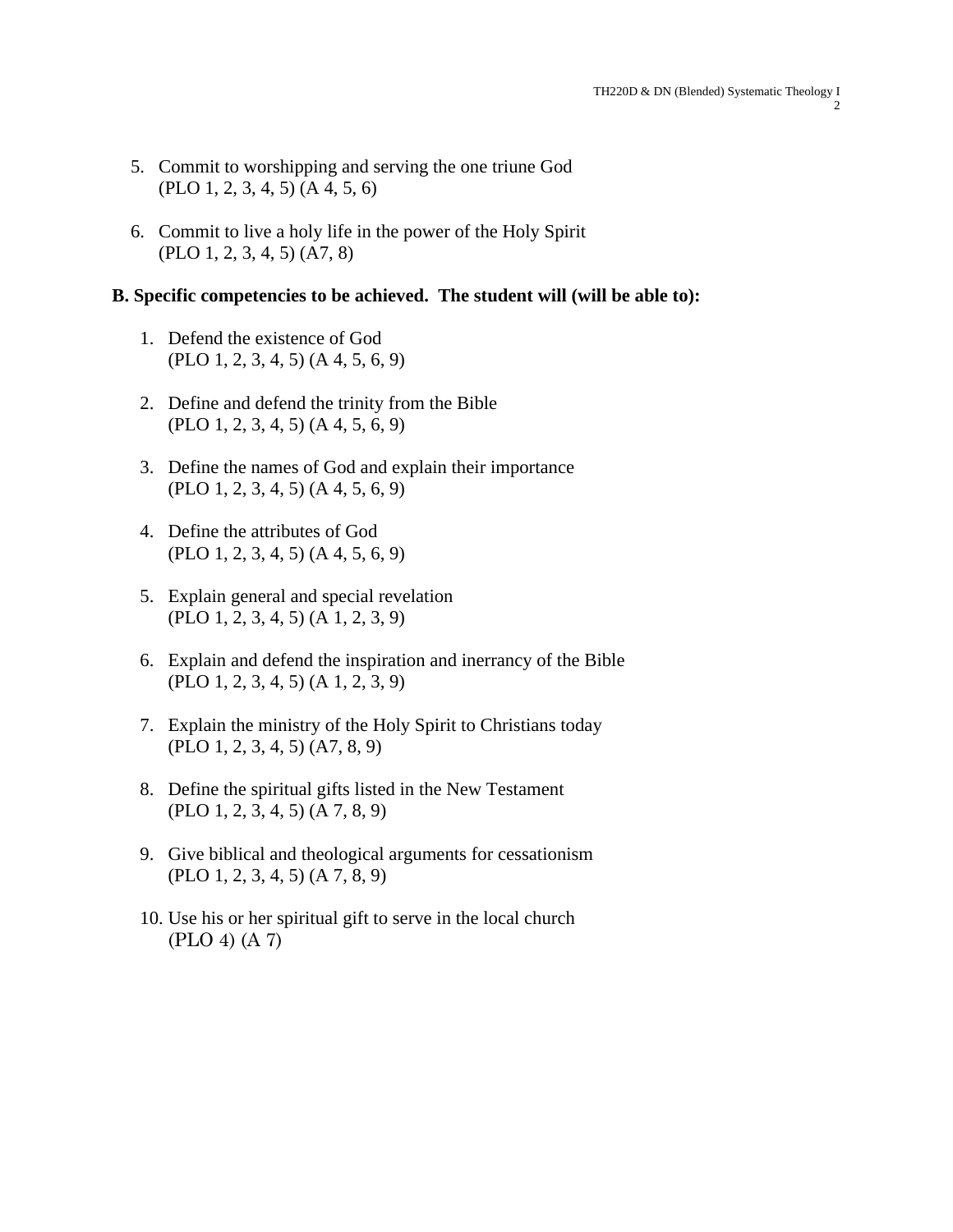# **TEXTBOOKS**

The Bible is a required textbook in every course at Calvary University. To facilitate academic level study, students are required to use for assignments and research an English translation or version of the Bible based on formal equivalence (*meaning that the translation is generally word-for-word from the original languages*), including any of the following: New American Standard (NASB, English Standard Version (ESV), New King James (NKJV), or King James (KJV). Other translations and versions based on dynamic equivalence (*paraphrases, and thought-for-thought translations like NLT and NIV*) may be used as supplemental sources. Please ask the professor if you have questions about a particular translation or version.

Norman Geisler and William Nix. *From God To Us Revised and Expanded: How We Got Our Bible*. Moody Publishers. ISBN: 978-0802428820 \$14.28 on Amazon

Charles Ryrie. *Basic Theology*. Victor Books. ISBN: 0-89693-814-X Cost: \$29.04 on Amazon (hardcover)

Robert Gromacki. *The Holy Spirit.* Word Publishing. ISBN: 0-8499-1370-5 Cost: \$33.28 on Amazon (hardcover).

#### **ASSIGNMENTS**

**Assignment 1: Read** *From God to Us* **by Geisler and Nix and type a list of 10 things you learned about bibliology from reading the book (100 points)**

**Assignment 2: Answer ten questions in discussions on Bibliology and post responses to students in the classroom Discussion on Canvas (100 points)**

**Assignment 3: Exam on Bibliology (the doctrine of the Bible) (100 points)**

**Assignment 4: Read** *Basic Theology* **(pages 1-117) and type a list of 10 things you learned about theology proper from reading this section of the book (100 points)**

**Assignment 5: Answer ten questions in discussions on Theology Proper and post responses to students in the classroom Discussion on Canvas (100 points)**

**Assignment 6: Exam on Theology Proper (the doctrine of God) (100 points)**

**Assignment 7: Read** *The Holy Spirit* **by Gromacki and type a list of 10 things you learned about the Holy Spirit from reading this book (100 points)**

**Assignment 8: Exam on Pneumatology (the doctrine of the Holy Spirit) (100 points)**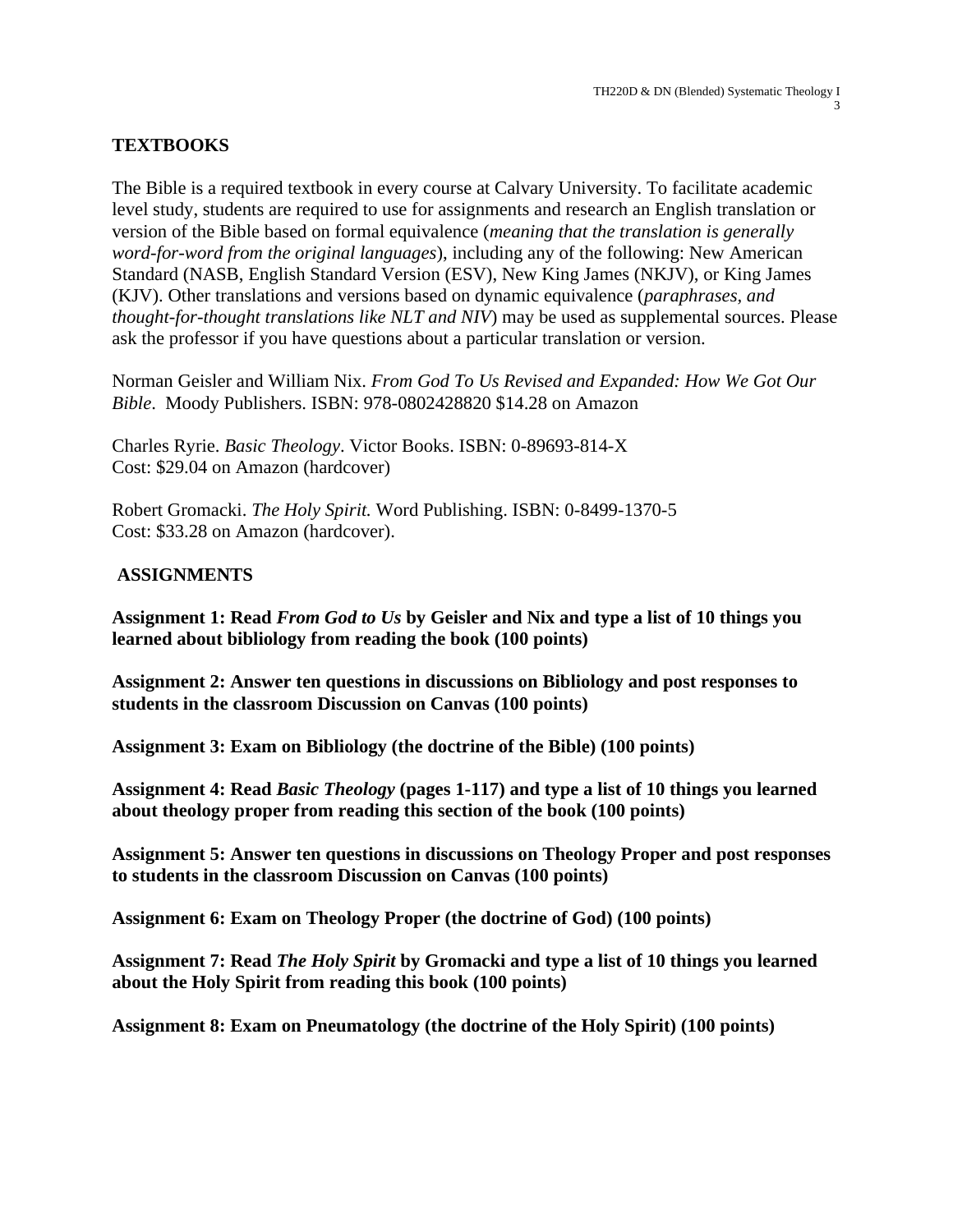**Assignment 9: Answer ten questions in Discussions about Pneumatology and post responses to students in Discussions on this topic (100 points)**

**Assignment 10: Write a 6 page paper summarizing your doctrinal beliefs about bibliology (the doctrine of the Bible), theology proper (the doctrine of God) and pneumatology (the doctrine of the Holy Spirit) (100 points)**

## **FINAL POINTS AND GRADING SCALE**

| 930-1000 | $\blacktriangle$ |
|----------|------------------|
| 900-929  | $A-$             |
| 870-899  | $B+$             |
| 830-869  | B                |
| 800-829  | В-               |
| 770-799  | $C+$             |
| 730-769  | C                |
| 700-729  | $\mathbf{C}$     |
| 670-699  | $\mathbf{D}+$    |
| 630-669  | D                |
| 600-629  | D-               |
| 0-599    | F                |

#### **SCHEDULE**

| Week 1 | <b>Bibliology</b>      |
|--------|------------------------|
| Week 2 | <b>Bibliology</b>      |
| Week 3 | <b>Bibliology</b>      |
| Week 4 | <b>Theology Proper</b> |
| Week 5 | <b>Theology Proper</b> |
| Week 6 | <b>Theology Proper</b> |
| Week 7 | <b>Pneumatology</b>    |
| Week 8 | <b>Pneumatology</b>    |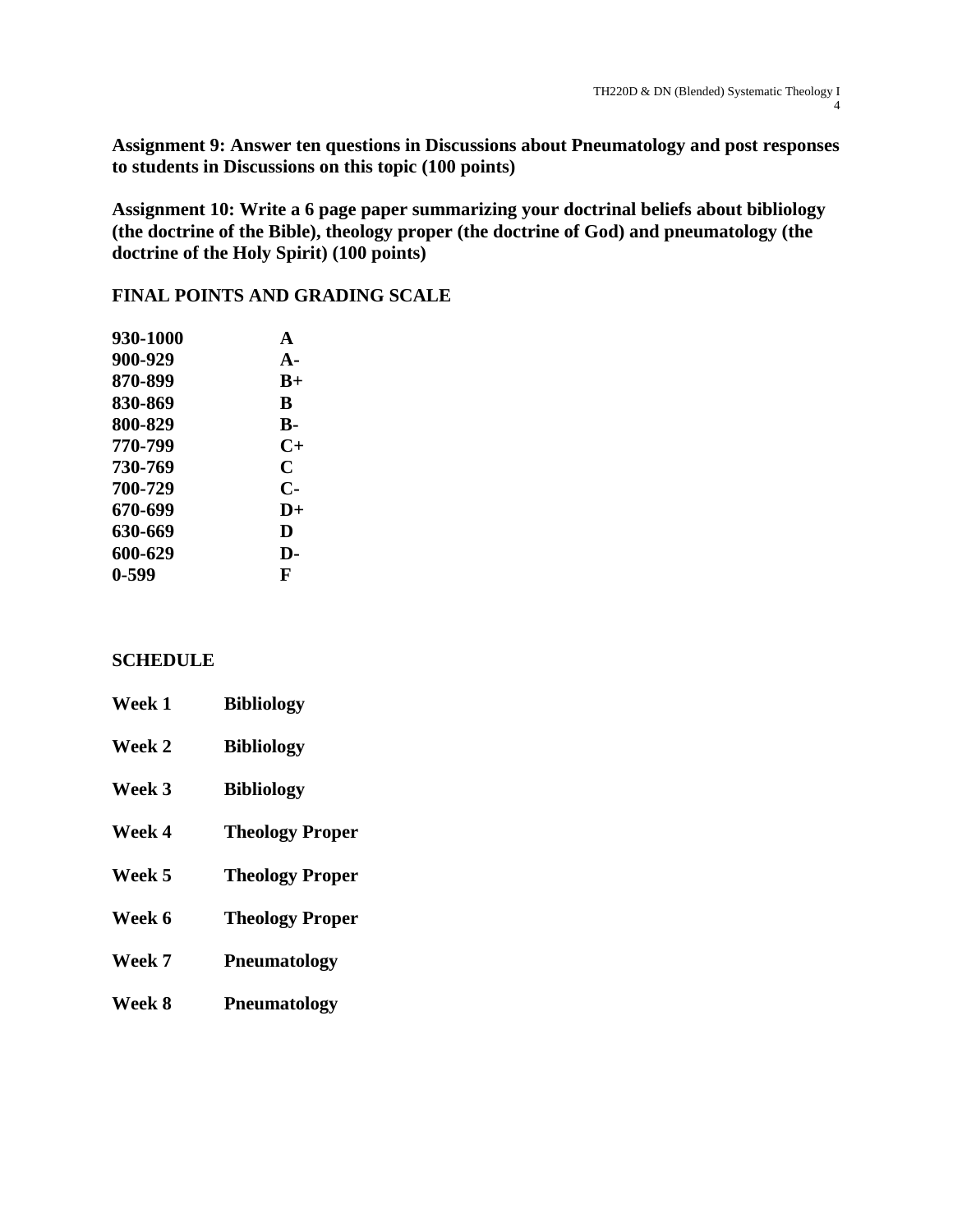# **Policies**

**All class papers** must follow the Turabian style according to *A Manual for Writers of Research Papers, Theses, and Dissertations*, 8th edition and the Calvary Style Guide, 2019 update.

**Late Assignments**: Assignments will be lowered **10%** if not turned on in on the due date.

**Plagiarism**: *Plagiarism is defined as copying any part of a book or paper without identifying the author. This also includes taking another person's ideas and presenting them as your own.*  Any assignment that includes plagiarism will receive a zero (0) grade.

**Disabilities**: *Students with disabilities have the responsibility of informing the Accommodations Support Coordinator (aso@calvary.edu) of any disabling condition that may require support.*

The Clark Academic Center (learning@calvary.edu) is dedicated to providing free academic assistance for all Calvary University students. Student tutors aid with all facets of the writing process, tutor in various subject areas, prepare students for exams and facilitate tests. Please take advantage of this service

## **Attendance:**

**Residential Students**: I will record attendance by checking academic activity during the previous 7 days each Wednesday. If you miss more than one week, your grade will be lowered by one letter grade. If you miss more than two weeks of class, your grade will be lowered by one additional letter grade (a total of two letter grades).

**Distance students:** Attendance for "distance" students will consist of validated academic activity at a weekly minimum. Attendance validation for "distance" students includes such activities as participation in class assignments and discussion typically derived from the recorded lectures.